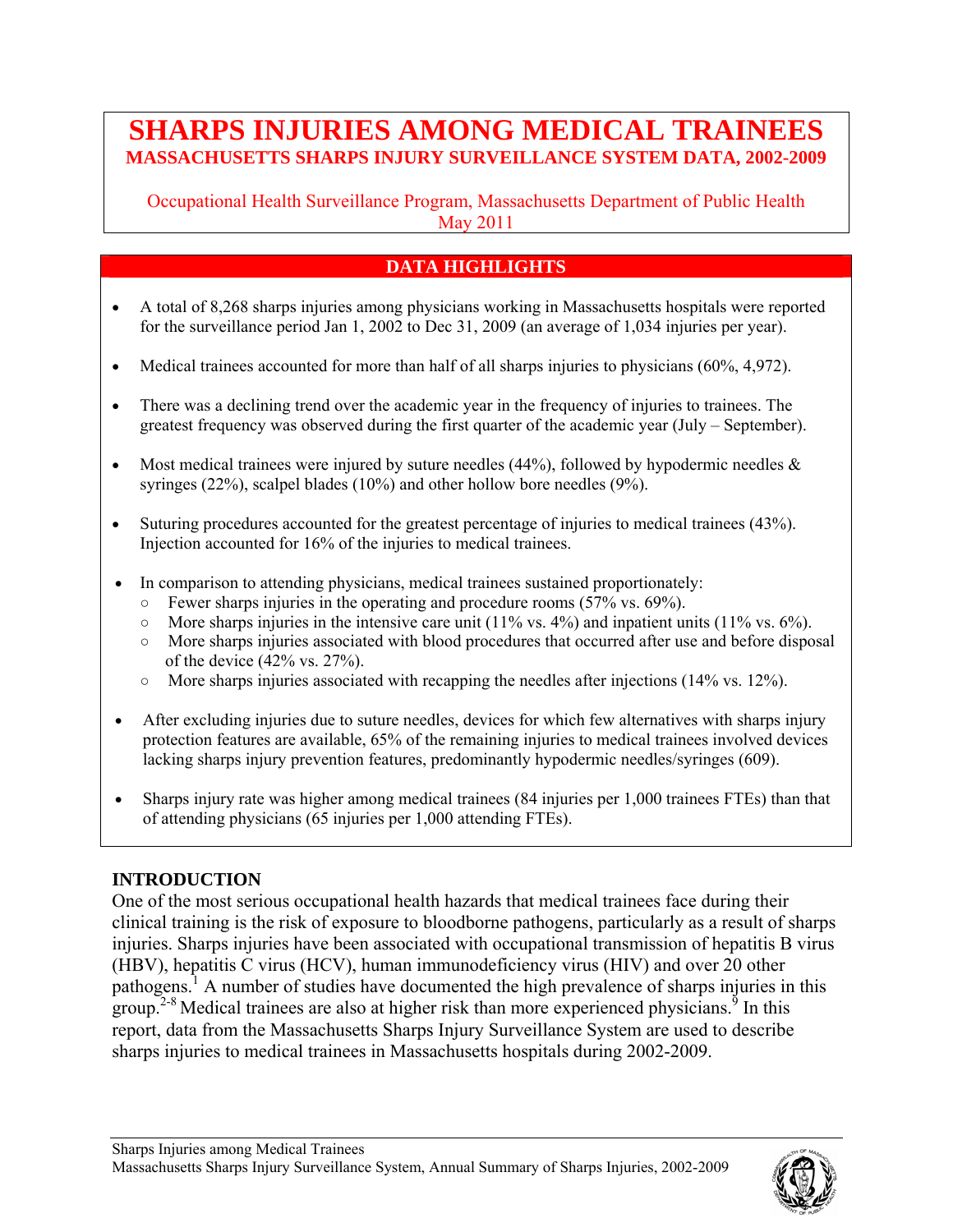### **BACKGROUND**

### *Epidemiology of Sharps Injuries among Medical Trainees*

Several epidemiological studies reveal that 35-74% of physicians-in-training and medical students reported one or more sharps injuries during the course of their training.<sup>2-4,7,10-11</sup> In 2009, a study found that 59% of the 699 recent medical school graduates reported at least one needlestick injury during medical school. Moreover, graduates who sustained a needlestick injury during medical school were 2.6 times more likely to have a needlestick injury during residency than did those who had not sustained such an injury during medical school.

Across the spectrum of clinical clerkships throughout medical education, surgical rotations may present the greatest risk.<sup>4,6-7</sup> In surveys of medical students, surgery rotations and surgical electives accounted for 38-53% of needlestick injuries.<sup>4,6,10</sup> A study conducted at the University of Southern California Medical Center illustrated that surgical residents had a six-fold increased risk of sharps injuries in comparison to their internal medicine counterparts.<sup>7</sup> Sharma et al., also reported that 83% of medical school graduates reported that they incurred a needlestick injury at some point during their surgical training.<sup>11</sup>

Inexperience may play a role in explaining the high risk of sharps injuries during medical training.5,12-13 A study conducted of third-year medical students during their surgical rotation found a significant decrease in the exposure rates from the first quarter to the final quarter of the academic year (3.4 vs. 1 exposure per student), as they presumably had a better knowledge of universal precautions and were more comfortable performing procedures by the end of the academic year.<sup>5</sup>

Another factor that has been investigated as a potential explanation is that of fatigue and the disruption of circadian rhythms. A recent case-crossover study revealed that fatigue among medical trainees, often the result of long work hours and sleep deprivation, was associated with 3-fold increase in sharps injury risk.<sup>8</sup> Another study also reported that medical residents had a 1.5 times greater risk of sustaining a bloodborne pathogen exposure working nights in comparison to working days.<sup>14</sup>

### *Underreporting of Sharps Injuries*

Several studies have addressed the issue of underreporting of sharps injuries among physicians.15-17 In one UK study, only 9% of the physicians reported their needlestick injuries, whereas  $46\%$  of the midwives reported injuries sustained.<sup>16</sup> Research investigating reporting behaviors among medical trainees also indicates that underreporting is a common practice. Studies reveal that  $41-81\%$  of sharps injuries sustained by medical students go unreported.<sup>2,4,11,18-</sup>  $20$  A recent study found that 47% of medical residents who sustained a needlestick injury during medical school did not report their injury.<sup>11</sup>

The most common reasons of underreporting given by medical trainees include lack of time, perception of incidents as "low-risk," fear of stigmatization and embarrassment, and not knowing the reporting procedure.<sup>11,16,21</sup> In 2009, Sharma et al., found that a needlestick injury was 22 times more likely to be unreported if no one but the injured worker knew about the injury.<sup>11</sup>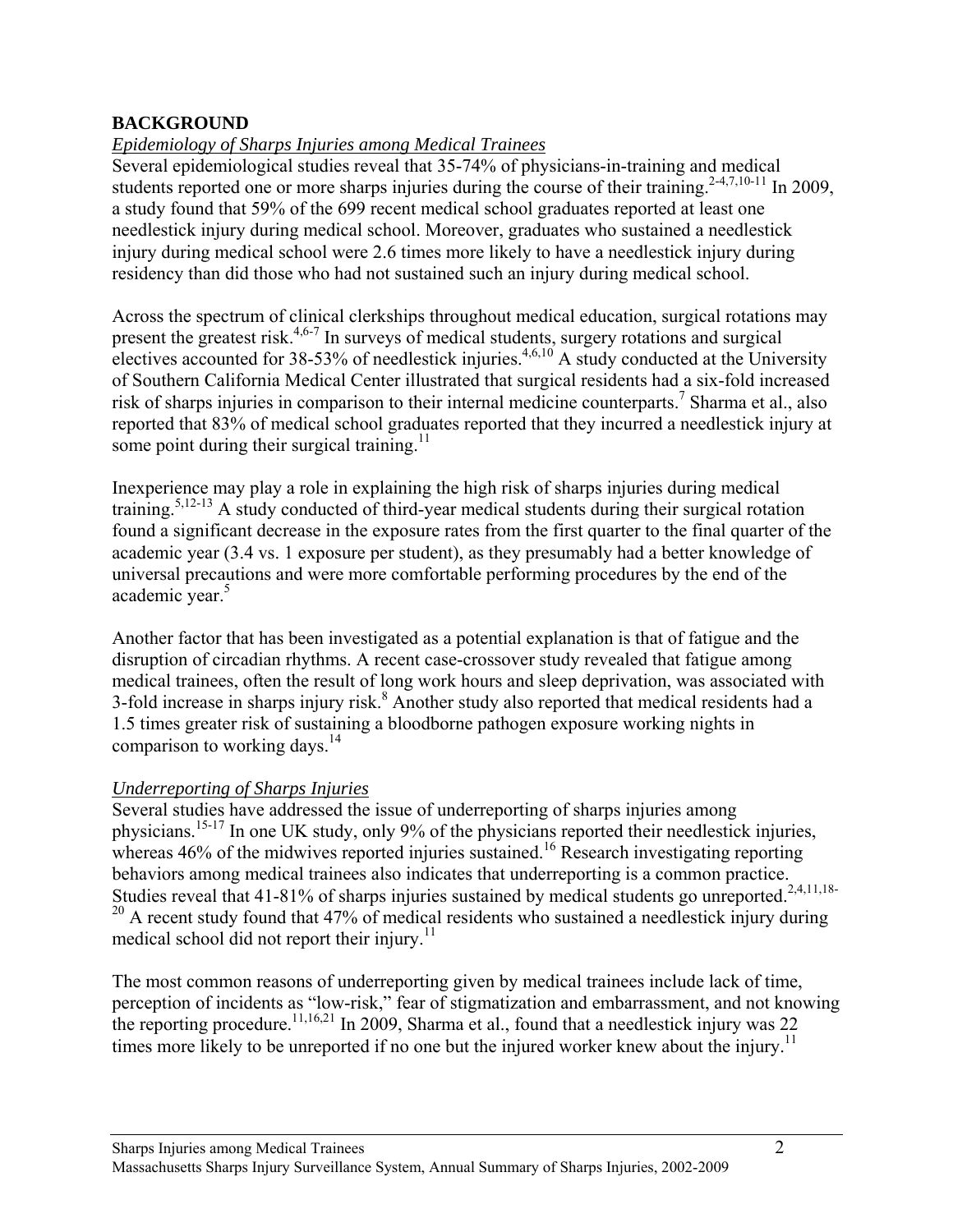### *The Massachusetts Sharps Injury Surveillance System*

In 2001, Massachusetts enacted legislation regarding needlestick injury surveillance and prevention (MGL Chapter 111 §53D). Licensed hospitals are required to use devices with sharps injury prevention technology, develop exposure control plans, maintain logs of worker injuries with contaminated sharps and report data from these logs annually to the Massachusetts Department of Public Health (MDPH). Data reported to the MDPH Sharps Injury Surveillance System are compiled and published annually to guide state efforts to prevent sharps injuries and promote action at the local level. The surveillance system provides information about occupations at risk and devices, procedures and departments associated with sharps injuries that need to be addressed. It also serves as a vehicle for hospitals and health care workers in Massachusetts to share information about prevention strategies.

## **METHODS**

All health care workers in acute and non-acute care hospitals licensed by MDPH, as well as any satellite units (e.g., community health centers, ambulatory care centers) operating under a hospital license, are included in the population under surveillance. Reportable incidents are exposures to blood or other potentially infectious materials as a result of events that pierce the skin or mucous membranes during the performance of an employee's duties. For more detailed description of the surveillance system and methods, refer to *Sharps Injuries among Hospital Workers in Massachusetts, 2004: Findings from the Massachusetts Sharps Injury Surveillance System* (www.mass.gov/Eeohhs2/docs/dph/occupational\_health/injuries\_hospital\_2004.pdf).

This special topic report is based on data from 2002-2009, the first 8 years for which surveillance data are available. All licensed hospitals (~99) submitted an Annual Summary of Sharps Injuries between 2002 and 2009 to MDPH. A total of 25,500 injuries among all hospital workers were reported. Of these, 8, 268 (32%) were sustained by physicians. Physicians were further divided into two groups: 1) *medical trainees*, which included medical students, interns, residents and fellows, and 2) *attending physicians*, which included all other physicians, such as surgeons, anesthesiologists and radiologists. Injury rates using the numbers of full-time employees (FTE) as denominator for a subsample for which employment data are available are also presented. Injuries among medical trainees were compared to those among attending physicians.

### **LIMITATIONS**

This report provides descriptive statistics (injury frequency and rates) of sharps injuries among physicians, especially medical trainees, in Massachusetts. However, a number of limitations need to be taken into account when interpreting the data. As previously noted, underreporting of sharps injuries, particularly among medical trainees, has been well documented. Also, small numbers of injuries in some categories highlighted in this report make results less stable and make interpretation somewhat challenging. Finally, this report updates our previous report *Sharps Injuries among Medical Trainees, 2002,* and includes data from 2002 to 2009. The 2002 report represents data collected early in the surveillance system, and reflects the distribution of sharps injuries among medical trainees in the period immediately following changes to federal and state laws. In contrast to the 2002 report, this new multi-year report excludes physician assistants from the attending physician category. Therefore, caution should be used when comparing injury distributions published in these two reports.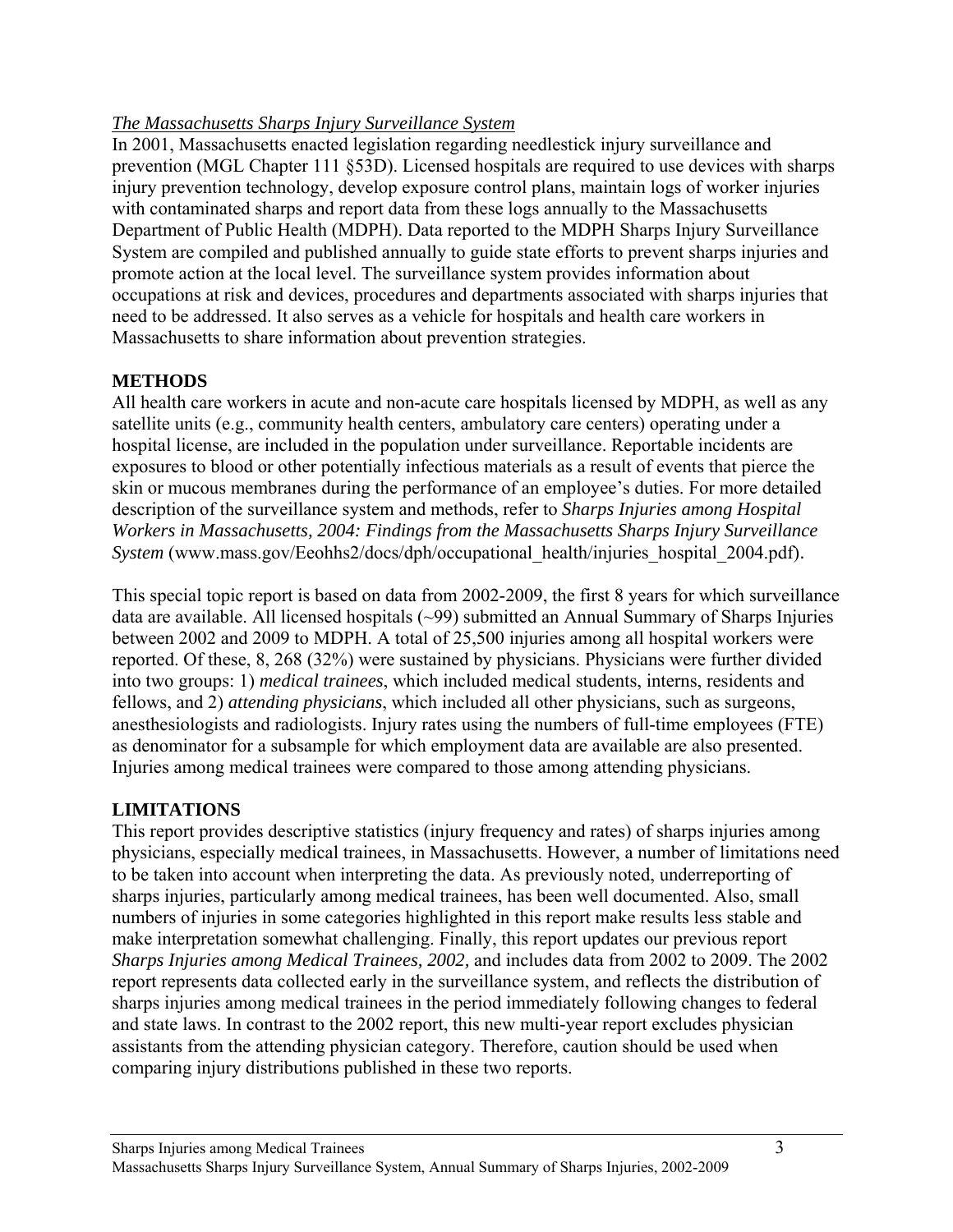#### **FINDINGS FIGURE 1. SHARPS INJURIES AMONG PHYSICIANS N=8,268**

Medical trainees accounted for 60% (4,972) of all reported sharps injuries among physicians. Of the medical trainees, the highest number of reported injuries were to interns and residents, and 92% of injuries occurred in teaching hospitals\*, compared to 66% of attending physicians. Of the 6,736 injuries occurring among all physicians in teaching hospitals, 4,555 (68%) occurred to medical trainees.

\* According to the Medicare Payment Advisory Commission, a major teaching hospital is defined as at least 25 full-time equivalent medical school residents per 100 inpatient beds.

#### **FIGURE 2. SHARPS INJURIES BY ACADEMIC YEAR QUARTERS MEDICAL TRAINEES VS. ATTENDING PHYSICIANS N=7,215\*** N=7,215\*

Medical trainees showed a steady decline in the number of reported sharps injuries as they progressed through the academic year.

In contrast, attending physicians had a fairly constant number of injuries throughout the year.

\* Seven complete academic years were presented in this figure. The first two quarters of 2002 and the last two quarters of 2009 were dropped due to incomplete academic years.





### **FIGURE 3. SHARPS INJURIES AMONG MEDICAL TRAINEES BY DEVICE N=4,972**

Most medical trainee injuries (44%) involved suture needles, followed by hypodermic needles & syringes (22%). This distribution of devices involved in injuries was similar to that of attending physicians (data not shown), where suture needles and hypodermic needles & syringes accounted for 38% and 23% of the injuries respectively.

Hollow bore needles as a group accounted for 34% of injuries to medical trainees.





#### Sharps Injuries among Medical Trainees 4 Massachusetts Sharps Injury Surveillance System, Annual Summary of Sharps Injuries, 2002-2009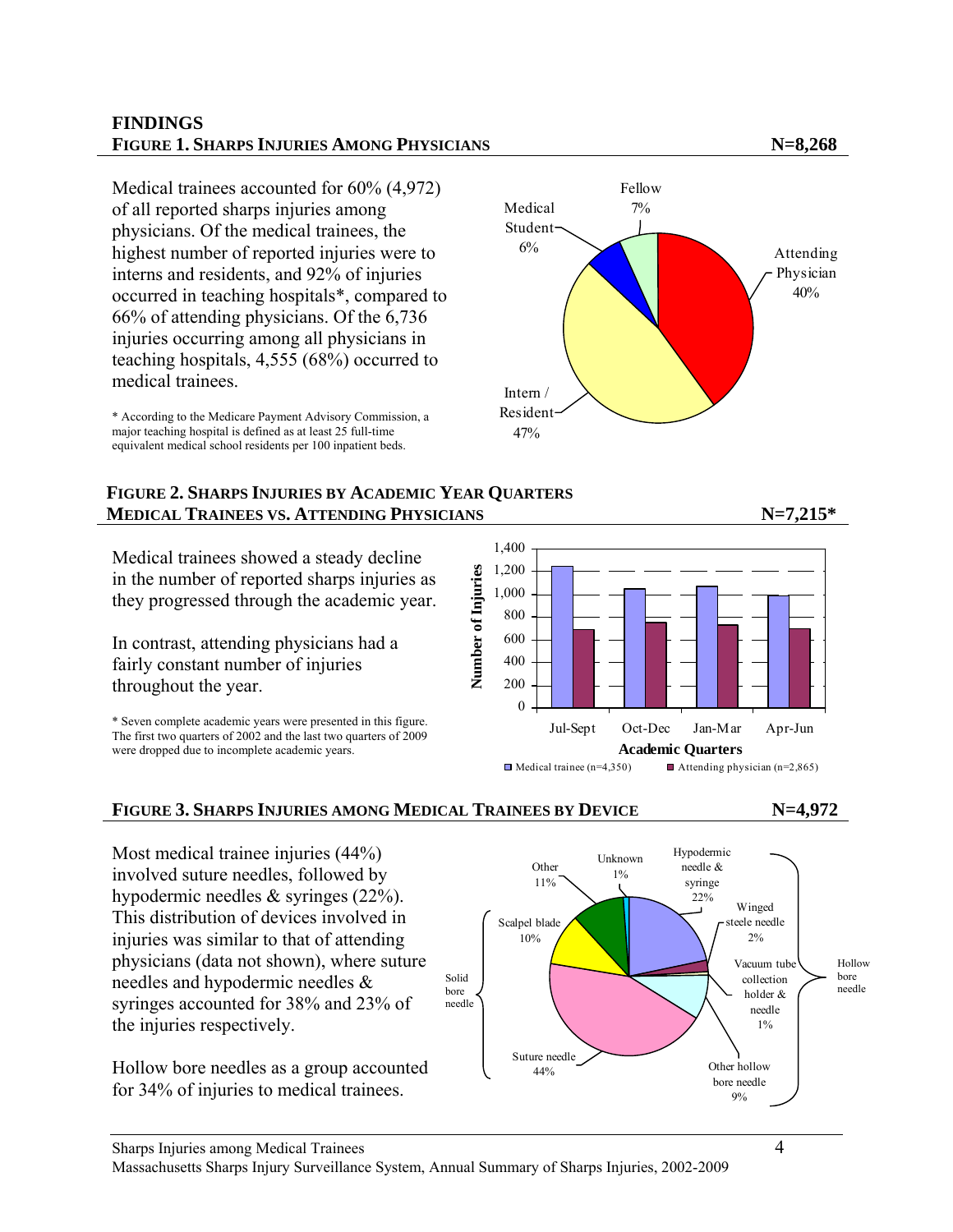### **FIGURE 4. SHARPS INJURIES BY DEPARTMENT NEXT AND SEXUAL STARFS IN NEXT AND NEXT AND NEXT AND NEXT AND NEXT AND SEXUAL STARFS IN NEXT AND NEXT AND INCOME. MEDICAL TRAINEES VS. ATTENDING PHYSICIANS**

The majority of injuries among medical trainees occurred in operating and procedure rooms (57%), followed by intensive care units (11%) and inpatient areas (11%).

This is similar to the distribution of injuries among attending physicians that more than half (69%) of injuries among them occurred in operating and procedure rooms. However, 8% of the injuries among them occurred in emergency departments and 6% in inpatient units.



## **FIGURE 5. PROCEDURE OR PURPOSE FOR WHICH SHARP WAS USED N=4,972**

Medical trainees were most often injured with devices associated with suturing, followed by those used for injection procedures.

The distribution of procedures involved in injuries among trainees was similar to that of attending physicians (data not shown) for whom suturing accounted for 38% and injection 19% of injuries.



### **FIGURE 6. SHARPS INJURIES AMONG MEDICAL TRAINEES BY PROCEDURE AND WHEN INJURY OCCURRED N=4,972**

Forty percent of the injuries among medical trainees associated with injections and 29% associated with line procedures occurred "after use, before disposal", when the presence of sharps injury protection feature on the device is important. Such distributions of procedures involved in injuries were similar to those of attending physicians (data not shown).

For blood procedures, 42% of the injuries to trainees occurred "after use, before disposal," compared to only 27% for attending physicians (data not shown).



Massachusetts Sharps Injury Surveillance System, Annual Summary of Sharps Injuries, 2002-2009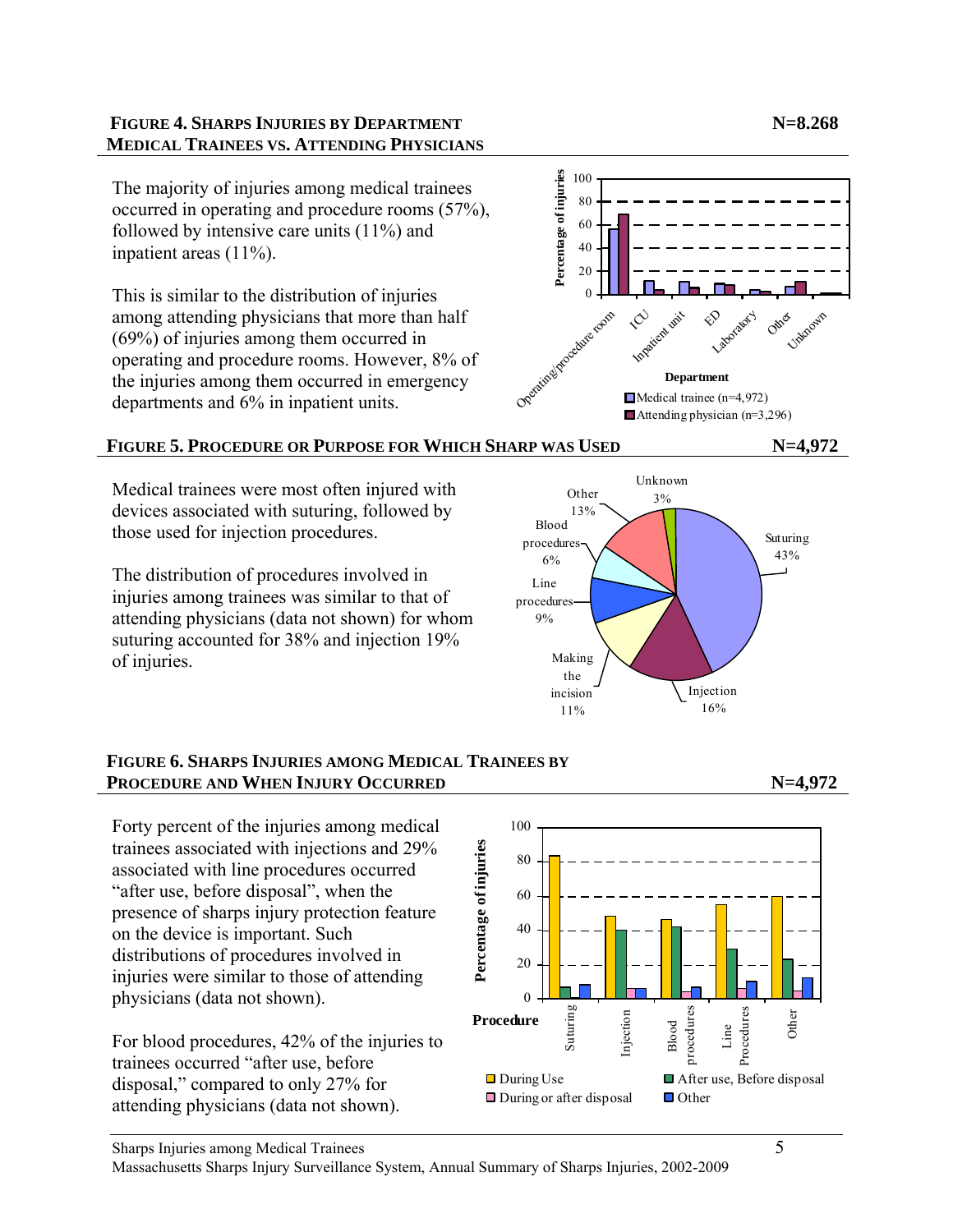

#### **WHEN AND HOW INJURY OCCURRED\*^**

\* Striped bars represent percentages of injuries by When injury occurred.  $\land$  Where fleasible, top 3 expanations of How injury occurred by When injury occurred are listed.

#### **FIGURE 8. SHARPS INJURIES TO MEDICAL TRAINEES DURING INJECTION PROCEDURES BY HOW THE INJURY OCCURRED N=785**

When performing injection procedures, collision with worker or sharp accounted for 27% of injuries among medical trainees.

Manipulating needle in patient and recapping needle accounted for 18% and 14% of injuries associated with injection procedures respectively.

Three percent of all injuries associated with injection procedures occurred while activating sharps injury prevention feature.

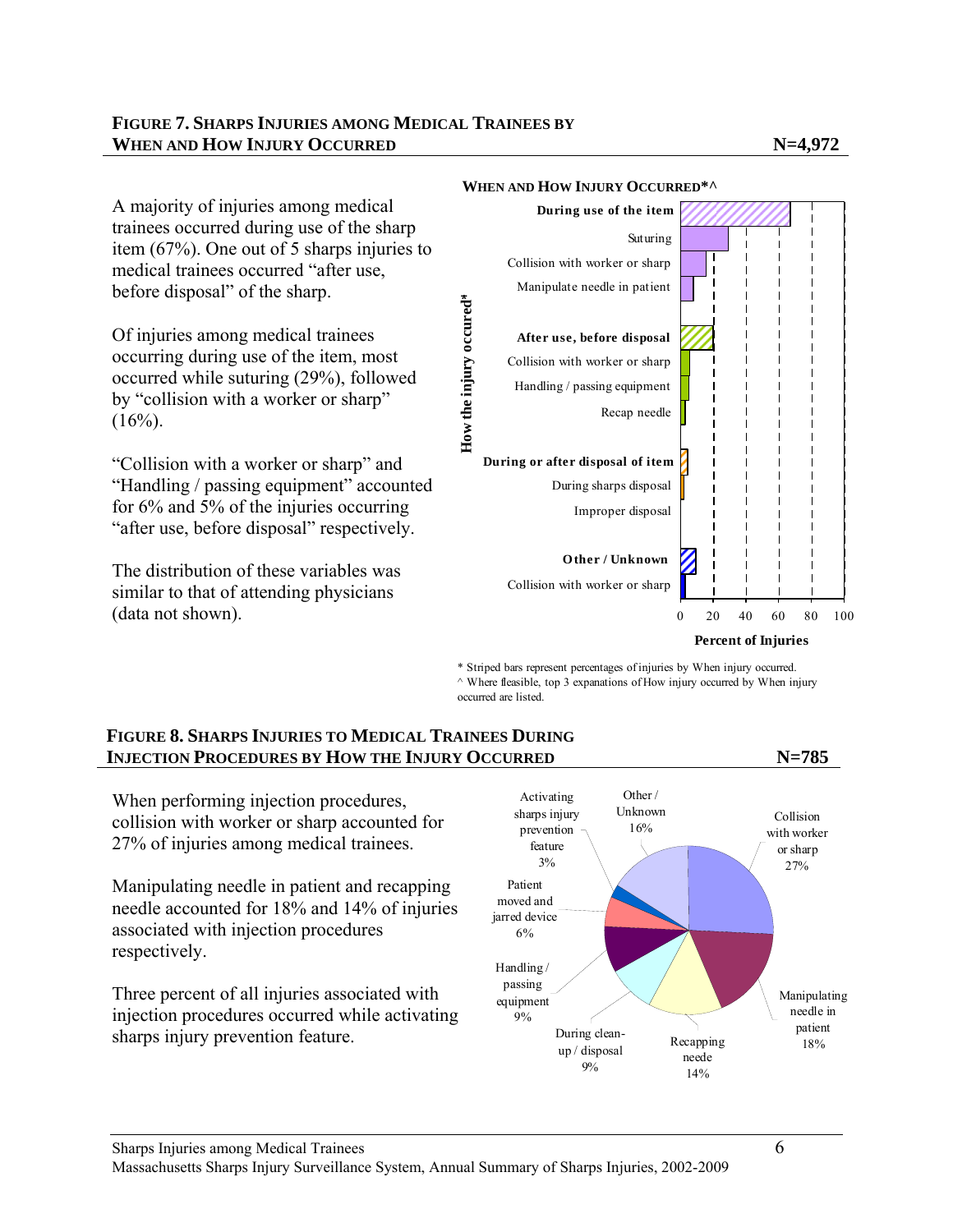

**FIGURE 9. SHARPS INJURIES BY PRESENCE OF SHARPS INJURY PROTECTION FEATURE** 

The majority of injuries (77%) among medical trainees involved devices without sharps injury protection features, similar to that of attending physicians (78%). Among medical trainees, 52% of these devices were suture needles, compared to 44% among attending physicians.



After excluding suture needles, devices for which few safety alternatives are available, devices without sharps injury protection features still accounted for 65% of the injuries to medical trainees, About 34% (609) of these devices were hypodermic needles / syringes, *devices for which safer alternatives are widely available*. Among attending physicians, 70% of injuries involved devices without sharps injury protection features, and 32% of them were hypodermic needles / syringes (data not shown).

#### **FIGURE 10. SHARPS INJURY RATES BY OCCUPATION**

Overall, medical trainees have the highest sharps injury rate (84 injuries per 1,000 trainee FTEs) in MA acute care hospitals, compared to other occupations (data not shown), and this is consistent with studies previously published.<sup>22-23</sup> Attending physicians have the second highest sharps injury rate (65 injuries per 1,000 attending FTEs).

\*Rate analysis was restricted to sharps injuries among hospital employees in 77 acute care hospitals for which hospital employment data was available.



Massachusetts Sharps Injury Surveillance System, Annual Summary of Sharps Injuries, 2002-2009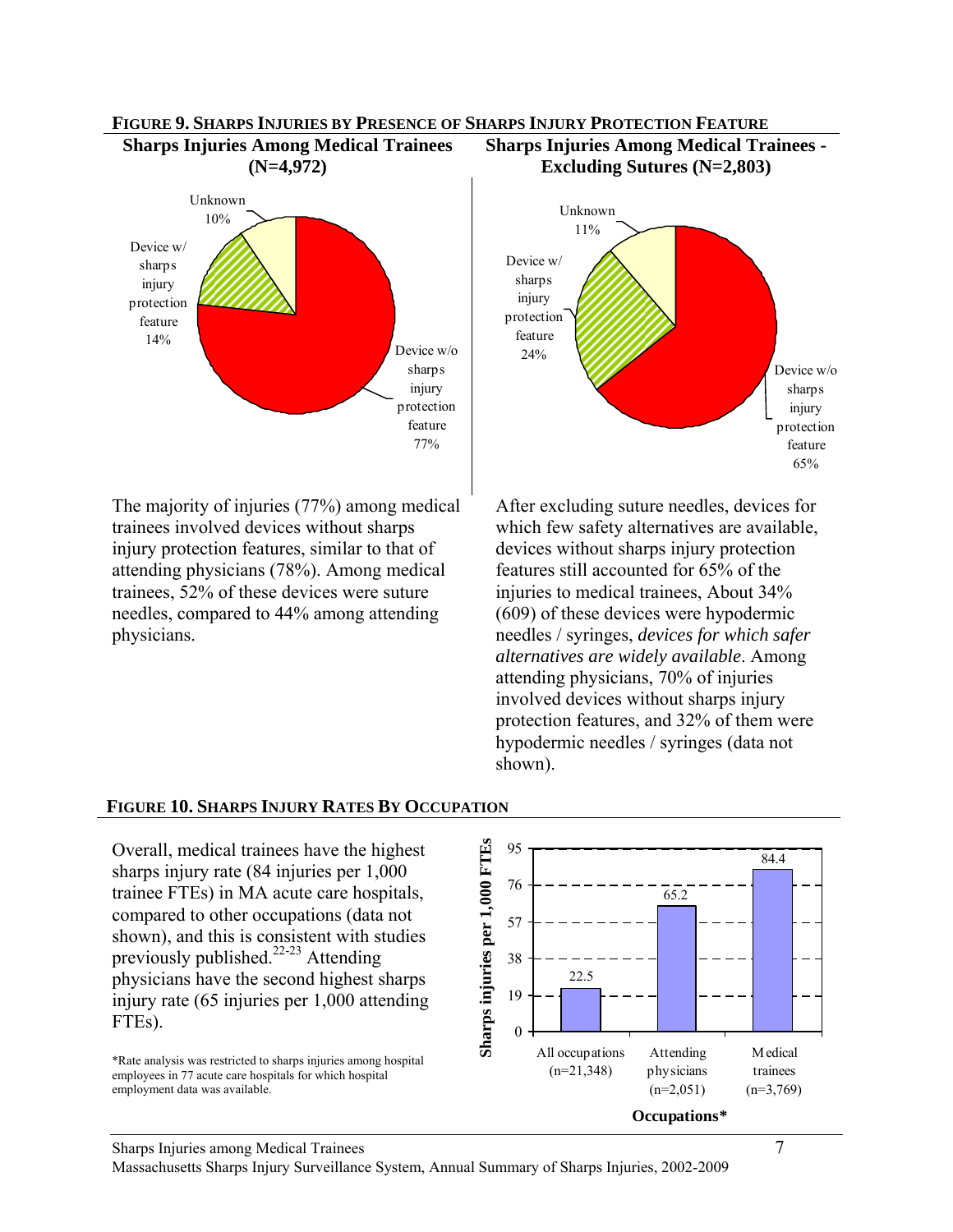### **DISCUSSION**

Sharps injuries are a common preventable hazard faced by medical trainees during the course of their training. The consequences of such injuries include the potential transmission of bloodborne pathogens and associated detrimental effects on their health, personal and professional lives. Preventing such injuries requires a concerted effort on the part of medical schools, hospitals, government agencies, equipment manufacturers and the trainees themselves. The findings of this report highlight specifics that need to be addressed to protect medical trainees and ensure a safe workplace.

#### *Injury patterns of concern*

Timing of injuries varied by the type of procedure being performed. For instance, suture-related injuries occurred most often during the procedure, whereas injuries relating to blood procedures occurred often after use and before disposal. Prevention measures regarding suturing should focus on the elimination of the hazard and substitution of devices by using alternative methods of closure (e.g., glues) and blunt suture needles where appropriate. For injuries relating to blood procedures, use of appropriate devices, training in the use of sharps injury prevention features and identification of barriers to the proper use of these features are feasible prevention methods.

Twenty percent of reported sharps injuries among medical trainees occurred "after use, and before disposal", indicating a delay or difficulty in prompt, efficient disposal of used sharps. Availability and placement of sharps containers may be a factor. Prevention strategies should also target sharps disposal containers (both fixed and portable), ensuring that they are available in adequate numbers and placed in appropriate locations, with protocols for replacing the containers when full.

### *Recapping needles*

As outlined in the OSHA Bloodborne Pathogen Standard, recapping of needles should not be performed, unless it is done with the one-handed method. However, "recapping the needle" accounted for 14% of injection-related sharps injuries among medical trainees, stressing the importance of correct education in medical school regarding sharps handling. This finding also added to another recent study that reported that 27% of sharps injuries among healthcare workers involved recapping needles.<sup>24</sup> That study found that two-thirds of the healthcare workers had the misconception that needles should be recapped after use.<sup>25</sup> Since medical trainees imitate their instructors, these results emphasize the importance of continuous education on prohibiting and discouraging needle recapping among the entire healthcare workforce.

### *Devices without sharps injury protection features*

The majority of reported sharps injuries (77%) among medical trainees involved devices lacking sharps injury protection features. This unacceptably high percentage underscores the urgent need to replace these devices with devices with engineered sharps injury protection features, and provide training in their proper use and disposal. The development of an inventory of devices as well as continuous evaluation of devices used within a facility is a key step in the process of converting to devices with engineered sharps injury prevention features. Conducting a review in a systematic fashion, on at least an annual basis, will aid in compliance with state as well as federal OSHA Bloodborne Pathogens regulations (29 CFR 1910.1030). For details on the process for maintaining an inventory of devices and evaluating devices, refer to *Sharps Injuries among Hospital Workers in Massachusetts, 2009: Findings from the Massachusetts Sharps*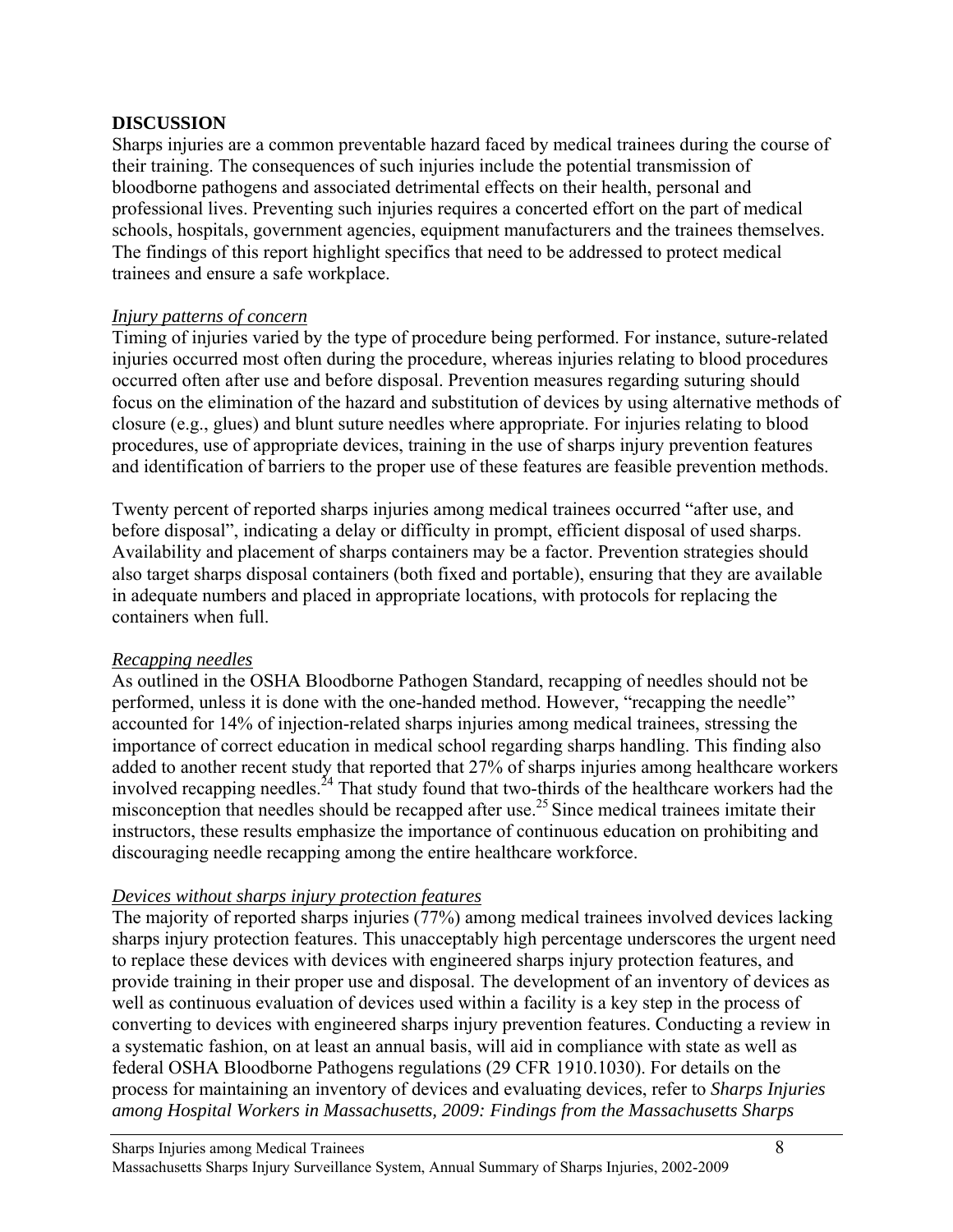#### *Injury Surveillance System*

(www.mass.gov/Eeohhs2/docs/dph/occupational\_health/injuries\_hospital\_2009.pdf).

#### *Inexperience*

Medical trainees reported more sharps injuries during the first quarter of the academic year compared to the subsequent quarters. The frequency of sharps injuries declined throughout the academic year, approaching that of attending physicians. This may be explained by increased proficiency with various procedures, changes in job tasks or decreased reporting by medical trainees over the course of the year. Prevention strategies include targeted training seminars for medical trainees to increase their experience in handling sharps during various procedures, such as manipulating the needle in the patient during injection procedures, which was often associated with high number of sharps injuries. These should be mandatory and repeated throughout training at regularly scheduled intervals.

### *Fatigue*

While not addressed in this study, as noted earlier, fatigue is a possible modifier of the risk of sharps injury among trainees. The Accreditation Council for Graduate Medical Education (ACGME) has standards limiting residents to an 80 hour work week averaged over 4 weeks.<sup>26</sup> In early September 2010, a petition, seeking a limit of 80 work hours per week for medical residents and other rest and hours limits, was also submitted to the Occupational Safety and Health Administration (OSHA) by Public Citizen and others.<sup>27</sup> In response to this petition, OSHA announced it will consider the need for federal regulations that would limit the work hours of resident physicians.<sup>28</sup> Hospitals are encouraged to collect data on work hours during medical training and document such information on incident reports to further evaluate this issue.

### *Underreporting*

Literature indicates that medical students and physicians in training vastly underreport sharps injuries. The most common reasons center on aspects of self risk assessment and an underappreciation of the value of following devised protocols. Lack of experience and judgment performing potentially high risk procedures may place them at increased risk for exposure. This lack of experience and judgment may also contribute to improper risk assessment and a failure to report the exposure incident. Underreporting of exposure incident prevents timely and appropriate post exposure management. The importance of reporting and follow-up must be emphasized in training and education seminars geared towards medical trainees, and should also be included in medical school curriculum as well as during hospital specific orientations.

### **CONCLUSION**

The high proportion of sharps injuries among medical trainees within the physician group underscores the need to implement prevention measures targeted at these workers. The decrease in the number of injuries reported over the academic year raises questions about underreporting and proficiency with various procedures. Additional training during medical school and clinical rotations, as well as during residency and internships, on the use of devices with sharps injury prevention features will help to prevent sharps injuries. In addition, hospitals should continue to convert devices to those with sharps injury prevention features, paying particular attention to those devices used by physicians in training. MDPH will continue to monitor sharps injuries among medical trainees over time, with possible changes in the data collection process to allow for more detailed analysis in the future.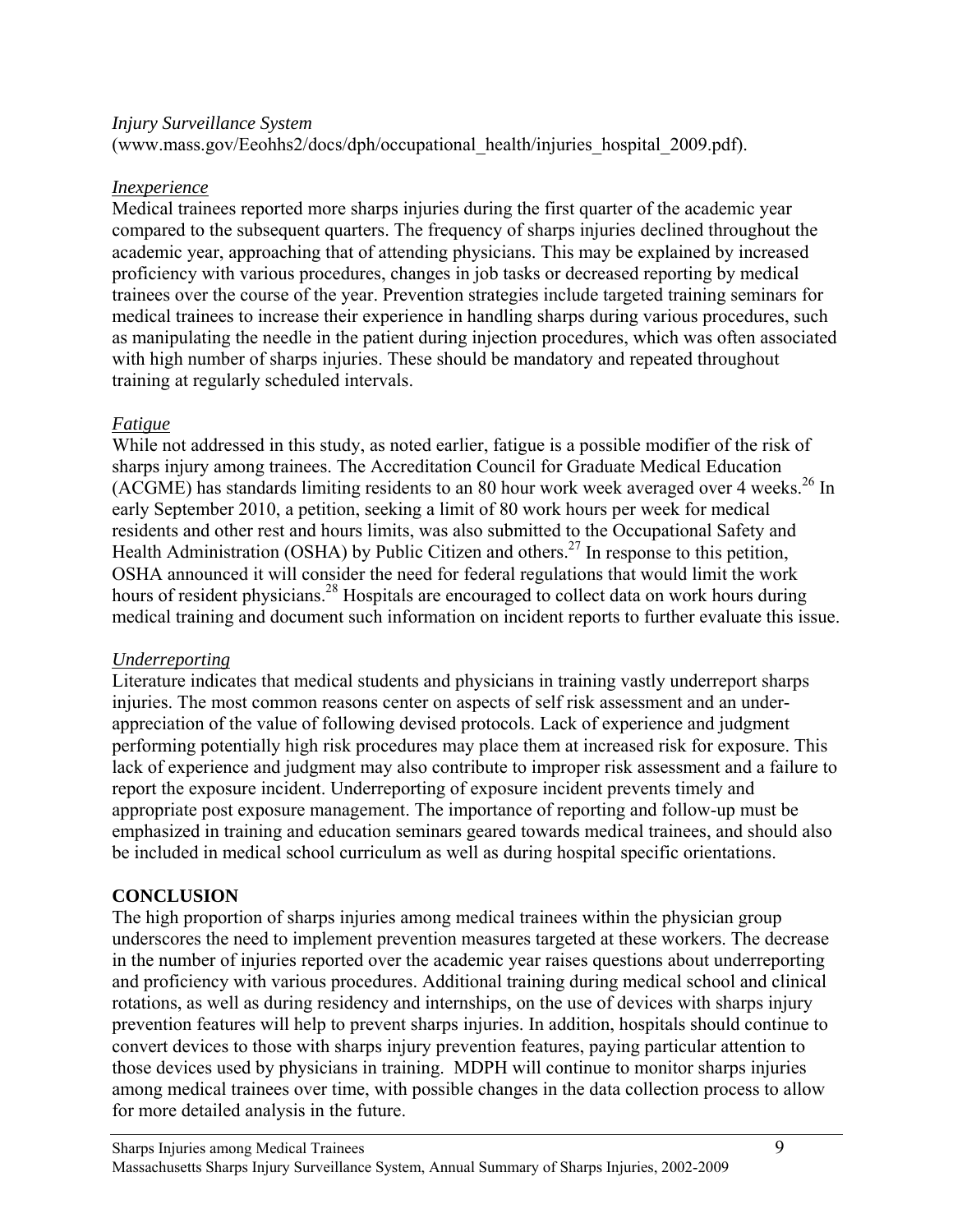### **REFERENCES:**

- 1. U.S. Occupational Safety and Health Administration (OSHA). Occupational Exposure to Bloodborne Pathogens; Needlestick and Other Sharps Injuries; Final Rule. *Fed Regist*. 2001;66:5317-5325.
- 2. Heald A and Ransohoff D. Needlestick Injuries among Resident Physicians. J of Gen Int Med. 1990; 5:389-393.
- 3. Lee C, Carter W, Chiang W, Williams C, Asimos A, and Goldfrank L. Occupational Exposures to Blood among Emergency Medicine Residents. Emergency Medicine. 1999;6(10):1036-1043.
- 4. Koenig S and Chu J. Medical student exposure to blood and infectious body fluids. Am J Infect Control 1995;23:40-43.
- 5. Vergilio J, Roberts R, and Davis J. The Risk of Exposure of Third-Year Surgical Clerks to Human Immunodeficiency Virus in the Operating Room. Arch Surg. 1993;128:36-39.
- 6. Birenbaum D, Wohl A, Runyon M, Stearns B, and Willett M. Medical students' occupational exposures to potentially infectious agents. Acad Med 2002;77(2):185-189.
- 7. O'Neill T, Abbott A, and Radecki S. Risk of Needlesticks and Occupational Exposures among Residents and Medical Students. Arch of Int Med. 1992;152:1451-1456.
- 8. Fisman D, Harris A, Rubin M, Sorock G and Mittleman M. Fatigue Increases the Risk of Injury From Sharp Devices in Medical Trainees: Results From a Case-Crossover Study. Infect Control Hosp Epidemiol 2007; 28:10-17.
- 9. Fisman D, Harris A, Sorock G and Mittleman M. Sharps-related injuries in health care workers: a case-crossover study. Am J Med 2003; 114:688-694.
- 10. Cervini P and Bell C. Brief report: Needlestick injury and inadequate post-exposure practice in medical students. J Gen Intern Med 2005; 20:419-421.
- 11. Sharma GK, Gilson MM, Nathan H and Makary MA. Needlestick injuries among medical students: incidence and implications. Acad Med. 2009; 84:1815–1821.
- 12. Sharma GK, Gilson MM, Nathan H, Makary MA. Needlesticks and Surgical Residents: Who Is Most at Risk? Acad Med. 2009 Dec;84(12):1815-21.
- 13. Guimet M, Mendicino S and Rockett M. Percutaneous injuries in a high-volume podiatric surgical residency program. The Journal of Foot and Ankle Surgery 2001 January-February: 40(1):15-20.
- 14. Parks D, Yetman R, McNeese M, Burau K, and Smolensky M. Day-Night Pattern in Accidental Exposures to Blood-Borne Pathogens among Medical Students and Residents. Chronobiology International 2000:17(1):61-70.
- 15. Tanberg D, Stewart K, and Doezema D. Underreporting of Contaminated Needlestick Injuries in Emergency Health Care Workers. Ann of Emerg Med. 1991:66-70.
- 16. Burke S and Madan I. Contamination incidents among doctors and midwives: reasons for non-reporting and knowledge of risks. Occup Med (Lond). 1997 Aug; 47(6):357-60.
- 17. Rattner S, Norman S, and Berlin J. Percutaneous Injuries on the "Front Line": A Survey of Housestaff and Nurses. Amer J of Prev Med. 1994; 10(6):372-377.
- 18. Patterson JMM, Novak CB, Mackinnon SE, Ellis RA. Needlestick injuries among medical students. Am J Infect Control. 2003; 31:226 –230.
- 19. Rosenthal E, Pradier C, Keita-Perse O, Altare J, Dellamonica P, and Cassuto JP. Needlestick injuries among French medical students. JAMA 1999; 281(17):1660.
- 20. Schmid K, Schwager C, Drexler H. Needlestick injuries and other occupational exposures to body fluids amongst employees and medical students of a German university: incidence and follow-up. Journal of Hospital Infection. 2007; 65, 124e130.